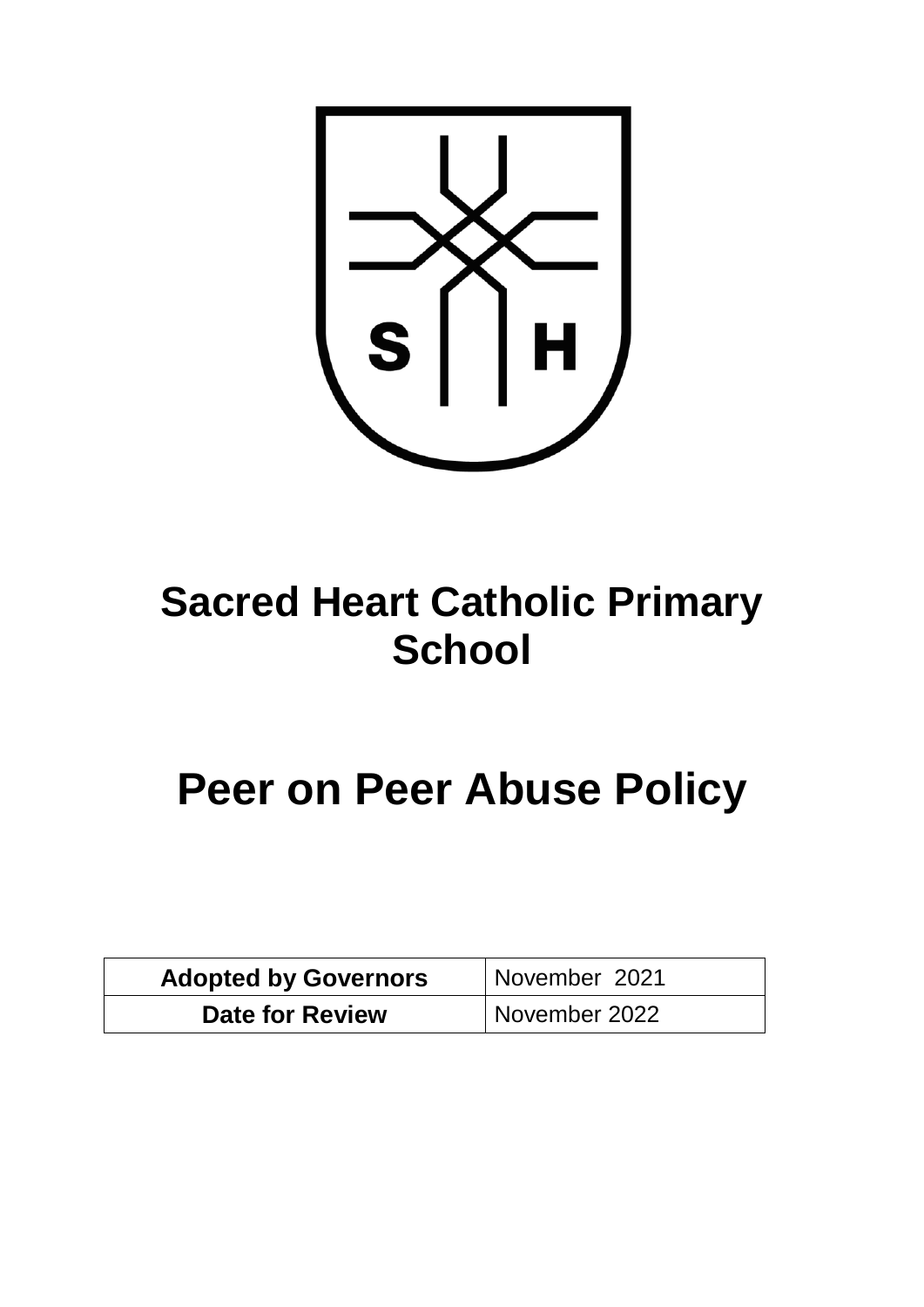## **Aims of the Policy**

- To ensure that staff are able to recognise that children are capable of abusing their peers, what peer on peer abuse is and the different forms it can take.
- That it is clear that this is abuse and will not be tolerated.
- To ensure staff are clear as to the school policy and procedures for managing allegations made against other children/young people.
- To ensure there are clear procedures linked to how all children involved and affected will be supported in school.
- To ensure that the safeguarding arrangements the school have in place minimise the risk of peer on peer abuse.
- To ensure our children are taught how to keep themselves safe, particularly online, and are aware of safeguarding risks including peer on peer abuse, through planned teaching and learning opportunities, as part of a broad and balanced curriculum.

## **Introduction**

At Sacred Heart we believe that all children have a right to attend school and learn in a safe environment. Pupils should be free from harm which includes harm from other pupils.

As a school, we promote positive behaviour and encourage relationships based on respect, where empathy and tolerance is shown towards others and where each individual is valued.

We recognise that children and young people's behaviours can and do exist on a wide continuum from normal and developmentally appropriate to problematic. Behaviour is often a form of communication of need and we must recognise that a child's problematic or inappropriate behaviour could be a sign that s/he is upset and that something is not right. Problematic behaviours in a child may be non-verbal techniques to try to get their unmet needs resolved. Therefore it is crucial that staff respond to all witnessed or reported instances of inappropriate behaviour.

We recognise that individual children's behaviour can have a negative impact on the wellbeing of others. Generally these incidents can be dealt with under our Behaviour policy and procedures which in most cases, impacts on and deescalates incidents of unwanted behaviour. These cases are not generally seen as peer on peer abuse.

However, all staff recognise:

- that children are capable of abusing their peers and that this may be happening in an online context.
- that such abuse may well be taking place and is simply not being reported.

There is not always a clear boundary between incidents that could be regarded as abusive and incidents that are more properly dealt with as behaviour issues. This is a matter of professional judgement and circumstances involved in each case.

Children may be harmful to one another in several ways which would be classified as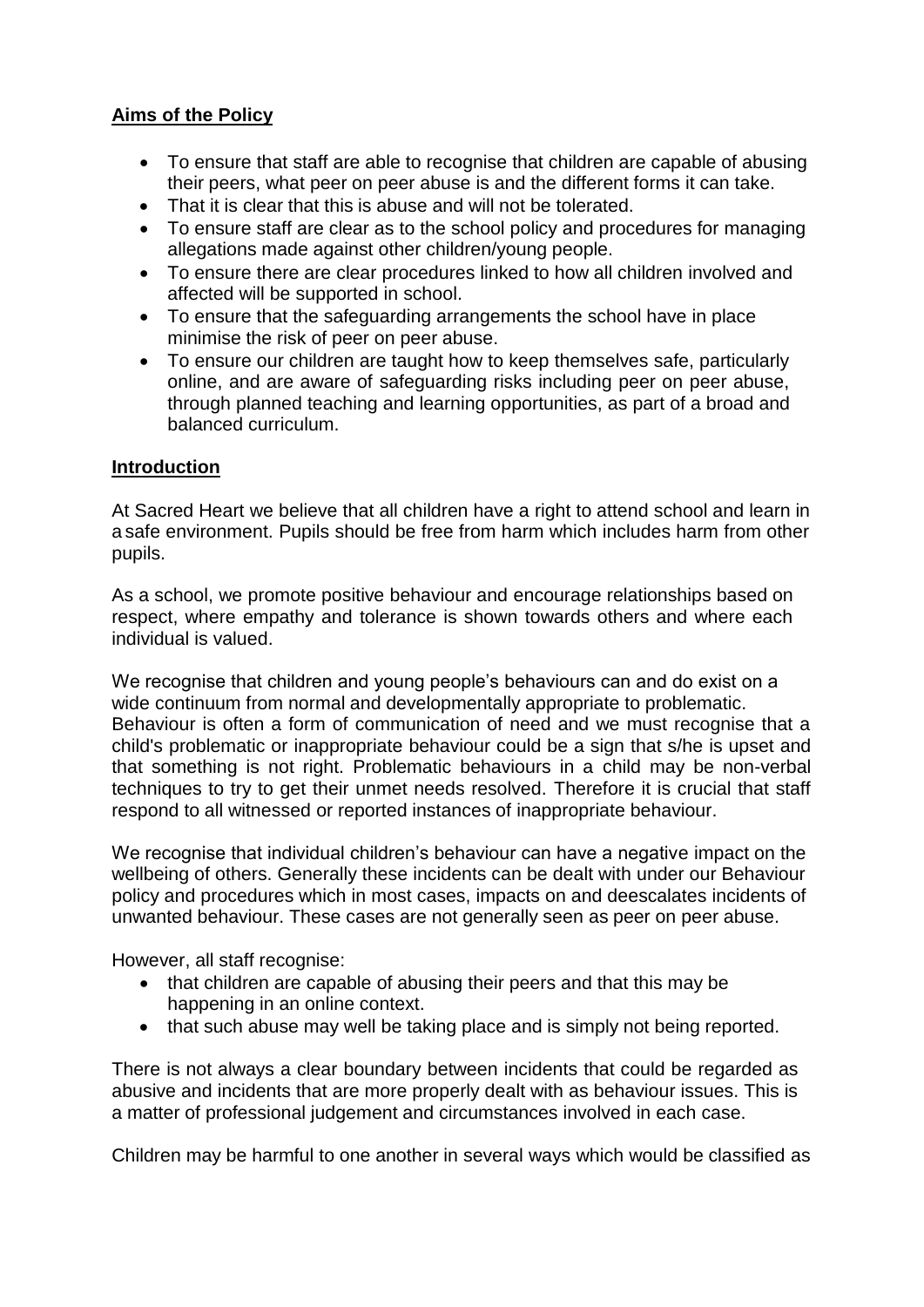peer on peer abuse a must be dealt with as safeguarding issue if some of the following features are found.

- There is an imbalance in power causing a vulnerability (for example age, size, ability, development) between the young people concerned
- The pupil being complained about has repeatedly tried to harm one or more other children
- There are concerns about the intention of the pupil being complained about
- The incident/s are of a serious nature, possibly including a criminal offence
- The incident/s raise risk factors for other children in the school and beyond

If the evidence suggests that there was an intention to cause severe harm to another child or children, this should be regarded as abusive whether or not severe harm was actually caused.

If at any stage you are worried that a child or young person has been harmed or is at risk of harm, follow normal child procedures in school. (See child protection and safeguarding policy).

#### **Types of Peer on Peer Abuse**

There are many forms of abuse that may occur between peers and this list is not exhaustive.

#### **Physical abuse e.g. (biting, hitting, kicking, hair pulling etc.)**

Physical abuse may include, hitting, kicking, nipping, shaking, biting, hair pulling, or otherwise causing physical harm to another person. There may be many reasons why a child harms another and it is important to understand why a child has engaged in such behaviour, including accidently before considering the action or punishment to be undertaken.

#### **Emotional Abuse**

Emotional abuse involves one child having significant power or control over another child. It is often rooted in fear and may involve blackmail, extortion, threats or intimidation.

#### **Sexual Violence, Harassment and Abuse**

Sexual harassment includes sexual comments, remarks and jokes both in person and online, which may be stand-alone incidents or part of a broader pattern of abuse. Sexual abuse involves forcing or enticing a child or young person to take part in sexual activities, not necessarily involving violence, whether or not the child is aware of what is happening.

Sexual violence and sexual harassment can occur between two children of any age and sex. It can also occur through a group of children sexually assaulting or sexually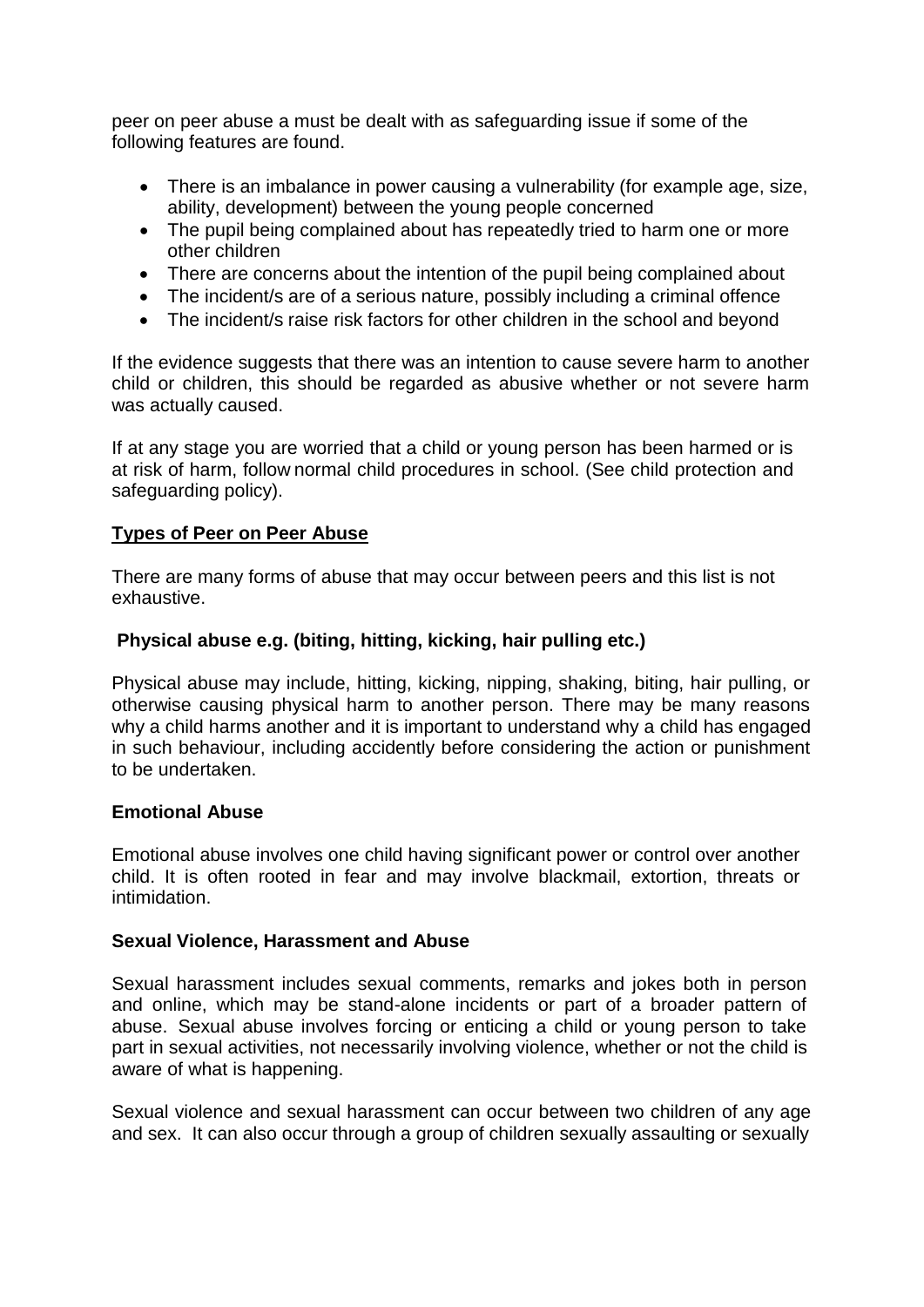harassing a single child or group of children. It can occur online and face to face, both physically and verbally.

## **Bullying**

Bullying is unwanted, aggressive behaviour among school aged children that involves a real or perceived power imbalance. The behaviour is repeated, or has the potential to be repeated, over time. Both children who are bullied and who bully others may have serious, lasting problems.

In order to be considered bullying, the behaviour must be aggressive and include: An Imbalance of Power: Children who bully use their power—such as physical strength, access to embarrassing information, or popularity—to control or harm others. Power imbalances can change over time and in different situations, even if they involve the same people.

Repetition: Bullying behaviours happen more than once or have the potential to happen more than once.

Bullying includes actions such as making threats, spreading rumours, attacking someone physically or verbally or for a particular reason e.g. size, hair colour, gender, sexual orientation, and excluding someone from a group on purpose.

## **Cyber bullying**

Cyberbullying is the use of phones, instant messaging, e-mail, chat rooms or social networking sites such as Facebook,Twitter, Instagram and Snapchat to harass threaten or intimidate someone for the same reasons as stated above.

It is important to state that cyber bullying can very easily fall into criminal behaviour under the Malicious Communications Act 1988 and is also supported by the Communications Act 2003.

If the behaviour involves the use of taking or distributing indecent images of children under the age of 18 then this is also a criminal offence under the Sexual Offences Act 2003. Outside of the immediate support children may require in these instances, the school will have no choice but to involve the police to investigate these situations.

#### **Consensual or Non-Consensual Sharing of Nude or Semi-Nude Images or Videos**

Consensual or Non-Consensual Sharing of Nude or Semi-Nude Images or Videos is when someone sends or receives a sexually explicit text, image or video. This includes sending 'nude pics', 'rude pics' or 'nude selfies'. Pressuring someone into sending a nude picture can happen in any relationship and to anyone, whatever their age, gender or sexual preference.

However, once the image is taken and sent, the sender has lost control of the image and these images could end up anywhere. By having in their possession, or distributing, indecent images of a person under 18 on to someone else, children are not even aware that they could be breaking the law as stated as these are offences under the Sexual Offences Act 2003.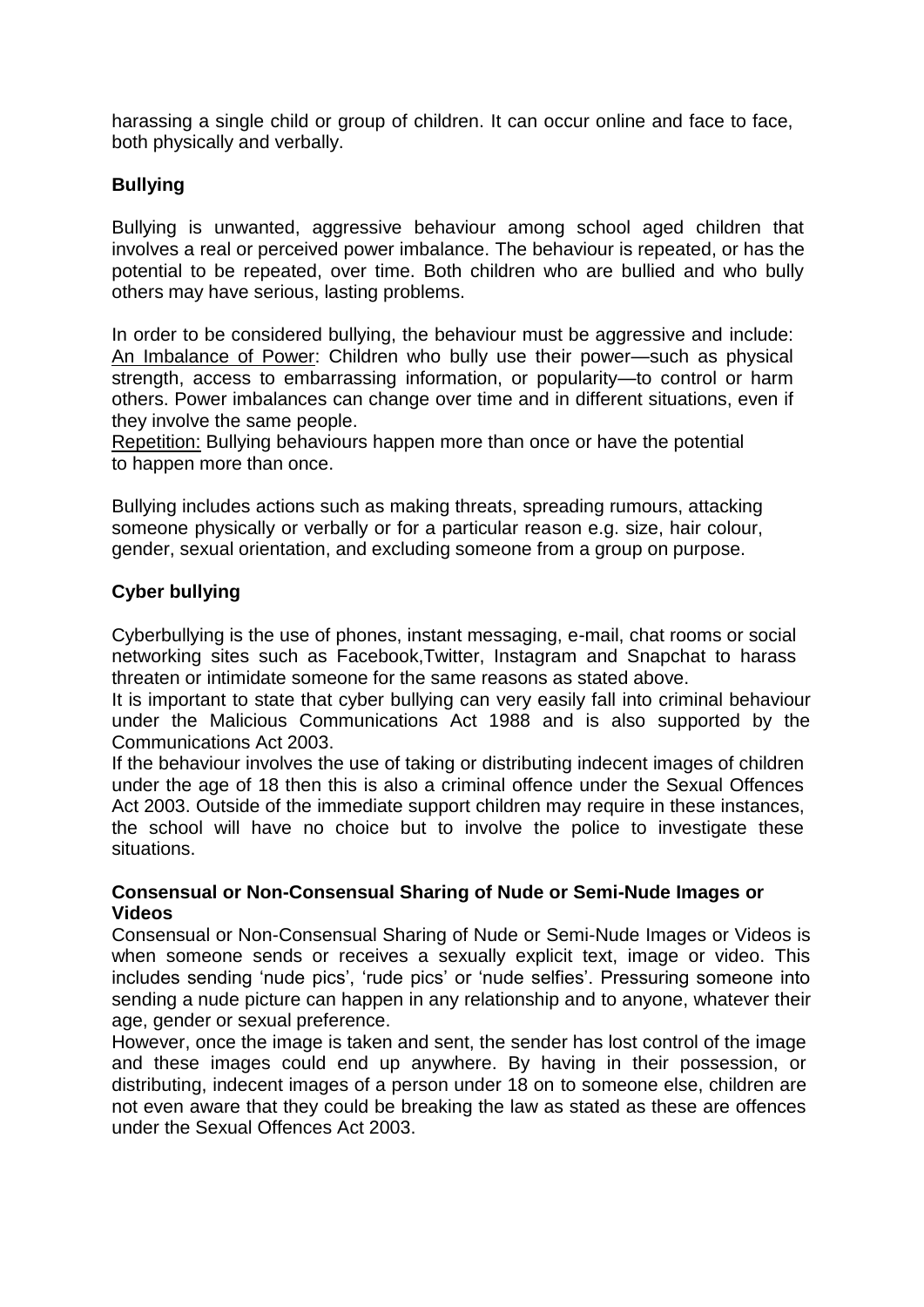### **Prejudiced Behaviour**

The term prejudice-related bullying refers to a range of hurtful behaviour, physical or emotional or both, which causes someone to feel powerless, worthless, excluded or marginalised, and which is connected with prejudices around belonging, identity and equality in wider society – in particular, prejudices to do with disabilities and special educational needs, ethnic, cultural and religious backgrounds, gender, home life and sexual identity.

## **Recognising the Risk**

School staff should never dismiss peer to peer abusive behaviour as normal 'banter' between young people or develop high thresholds before taking action.

We recognise that although all children are potentially vulnerable to abuse by their peers, some children are more vulnerable such as those children,

- receiving statutory care/support or known to have experienced harm, abuse or exploitation
- with a disability, ill-health or developmental difficulties including mental ill health and special educational needs
- living in households or families with characteristics that may indicate higher levels of risk such as poverty, substance abuse, domestic abuse or where they may be a young carer
- who are vulnerable or of concern by virtue of their identity or nationality  $$ including LGBTQ+ children and young people and refugees Children's Commissioner Vulnerability report 2018

It is also recognised that the abuse between peers may happen beyond the school environment and online spaces can be a place where abusive behaviour between young people is played out.

*Contextual Safeguarding is an approach to understanding, and responding to, young people's experiences of significant harm beyond their families. It recognises that the different relationships that young people form in their neighbourhoods, schools and online can feature violence and abuse. Parents and carers have little influence over these contexts, and young people's experiences of extra-familial abuse can undermine parent-child relationships.*

The Contextual Safeguarding Network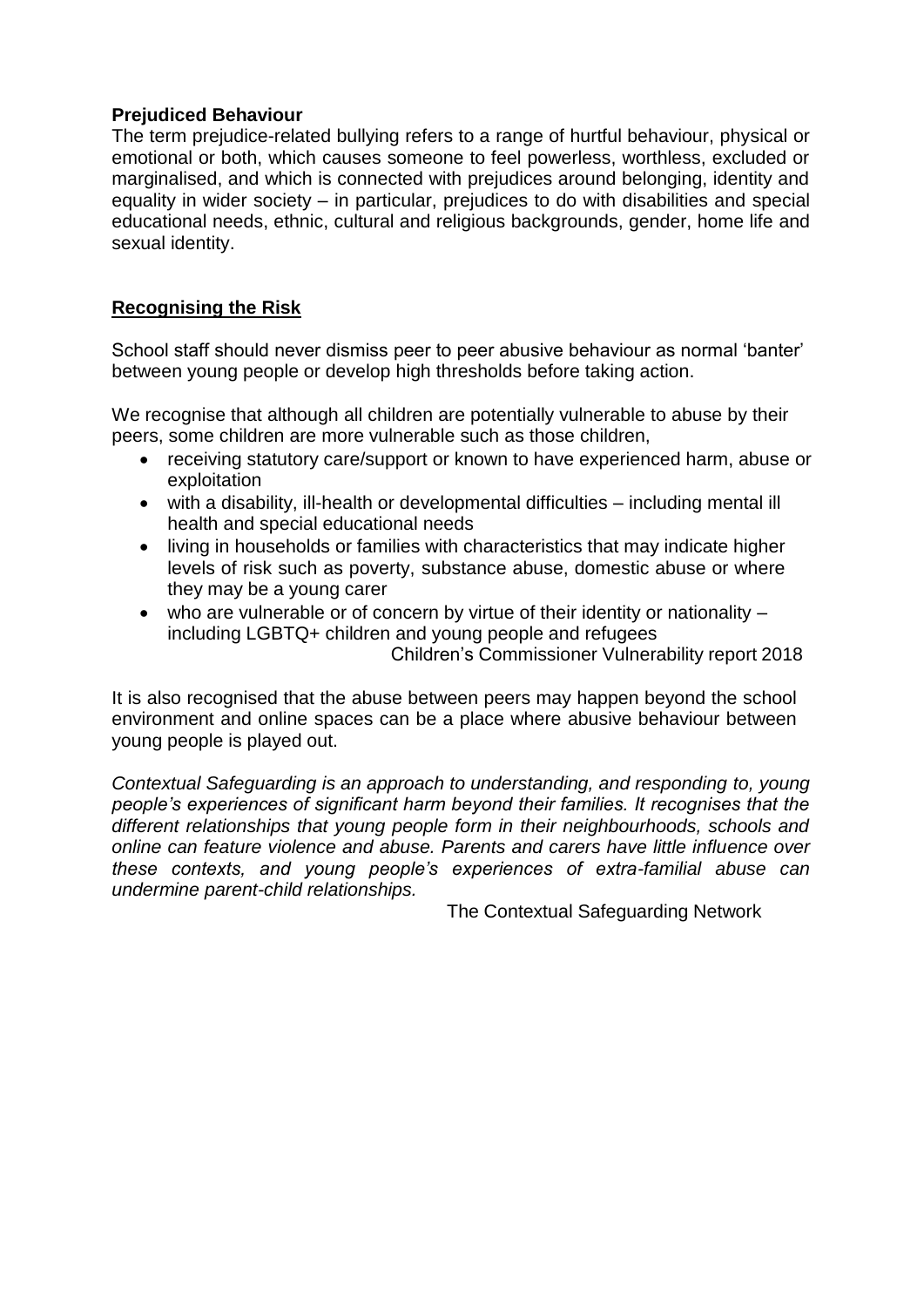Evidence suggests that such children displaying harmful behaviours may have suffered considerable disruption in their lives, may have witnessed or been subjected to physical or sexual abuse, may have problems in their educational development and may have committed other offences.

Our school will always consider that the pupil being complained about is likely to have considerable unmet needs themselves as well as posing a significant risk of harm to other children. They may therefore be suffering, or at risk of suffering, significant harm and in need of protection themselves. Any long-term plan to reduce the risk posed by the pupil being complained about must also address their individual and specific needs.

## **Prevention**

It is not enough to respond to incidents as they arise. At Sacred Heart we strive to create an environment that actively discourages abuse and challenges the attitudes which underlie it.

In our school this includes

- A Positive Behaviour Policy which supports our aim of 'treating others as youwould wish to be treated'
- A strong consistent PSHE, RSE and SMSC curriculum which specifically teaches children about the different types of abuse they may be at risk from and what to do if they are worried about themselves or a friend.
- A whole school, consistent approach to rewards and sanctions
- Work with other agencies such as NSPCC.

#### **Actions to be taken**

Pupil to pupil incidents are usually managed through our behaviour policies and procedures. However when allegations against other pupils are more serious in nature and raise safeguarding concerns, they could be considered as potential peer to peer abuse and normal safeguarding procedures should apply.

- Inform the Designated Safeguarding Lead (DSL) or a Deputy DSL
- The DSL will follow through any actions and outcomes of the discussion and will make any appropriate referrals to children's social care which could be for the child/ren affected and/or the pupil being complained about. (As outlined in Keeping Children Safe in Education 2021, if the DSL or Deputy DSL are not available consider speaking to a member of the senior leadership team and/or take advice from the Local Authority Safeguarding team. If this happens, any action taken should be shared with DSL or deputy as soon is practically possible).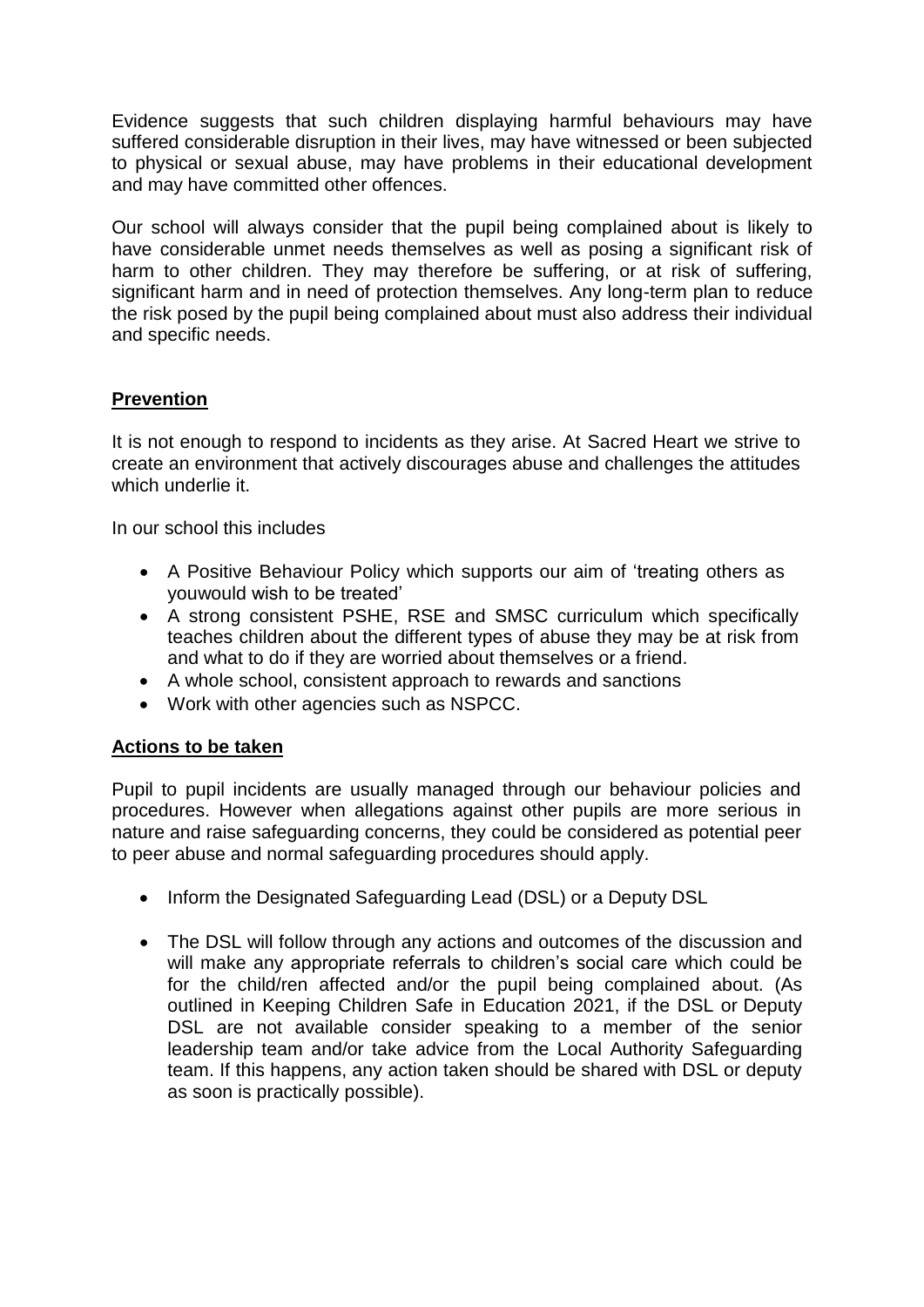- The DSL will make a record of the concern, the discussions and any actions/outcome and will keep a copy in the pupil files (all pupils involved in the allegation) using CPOMs system.
- If the allegations indicate a potential criminal offence has taken place, the police should be contacted at the earliest opportunity. However, in school we are mindful that the age of criminal responsibility in England is 10 years old meaning that children under 10 can't be arrested or charged with a crime. There are other punishments that can be given to children under 10 who break the law. Further advice can be sought regarding this from agencies involved.
- Parents, of both the pupil being complained about and the child/ren affected should be informed and kept updated on the progress of any referrals, actions and/or interventions
- If the case does not meet thresholds for others services to be involved, school will continue to deal with the matter using the school's usual disciplinary procedures.
- The needs and wishes of the affected child/ren should be taken in to account as much as is reasonably possible but DSLs and deputy DSLs will also need to consider if they have suffered significant harm and the need to protect others. Affected pupils should be offered support from specialist services.
- In situations where the school considers an ongoing safeguarding risk is present, a risk assessment should be prepared along with a preventative, supervision plan. The plan should be monitored and a date set for a follow up evaluation with everyone concerned.

If the incident/s are of a sexual nature, school staff will follow the DfE advice on Sexual Violence and Sexual Harassment between children in schools and colleges, September 2021

The guiding principles for dealing with these situations are outlined below:

- Basic safeguarding principles should apply throughout.
- The needs of the children affected and the needs of the pupil being complained about must be considered separately.
- The pupil being complained about is likely to have considerable unmet needs and actions must include addressing this person's behaviour and its causes.
- All agencies involved must consider whether the pupil being complained about poses a risk to other children in including but not limited to school, the community or online
- There should be a co-ordinated approach by children's social care, education and health agencies. No agency should start a course of action that has implications for any other agency without appropriate consultation.
- School will only engage staff and agencies who are required to support the children involved and or be involved in any investigations.